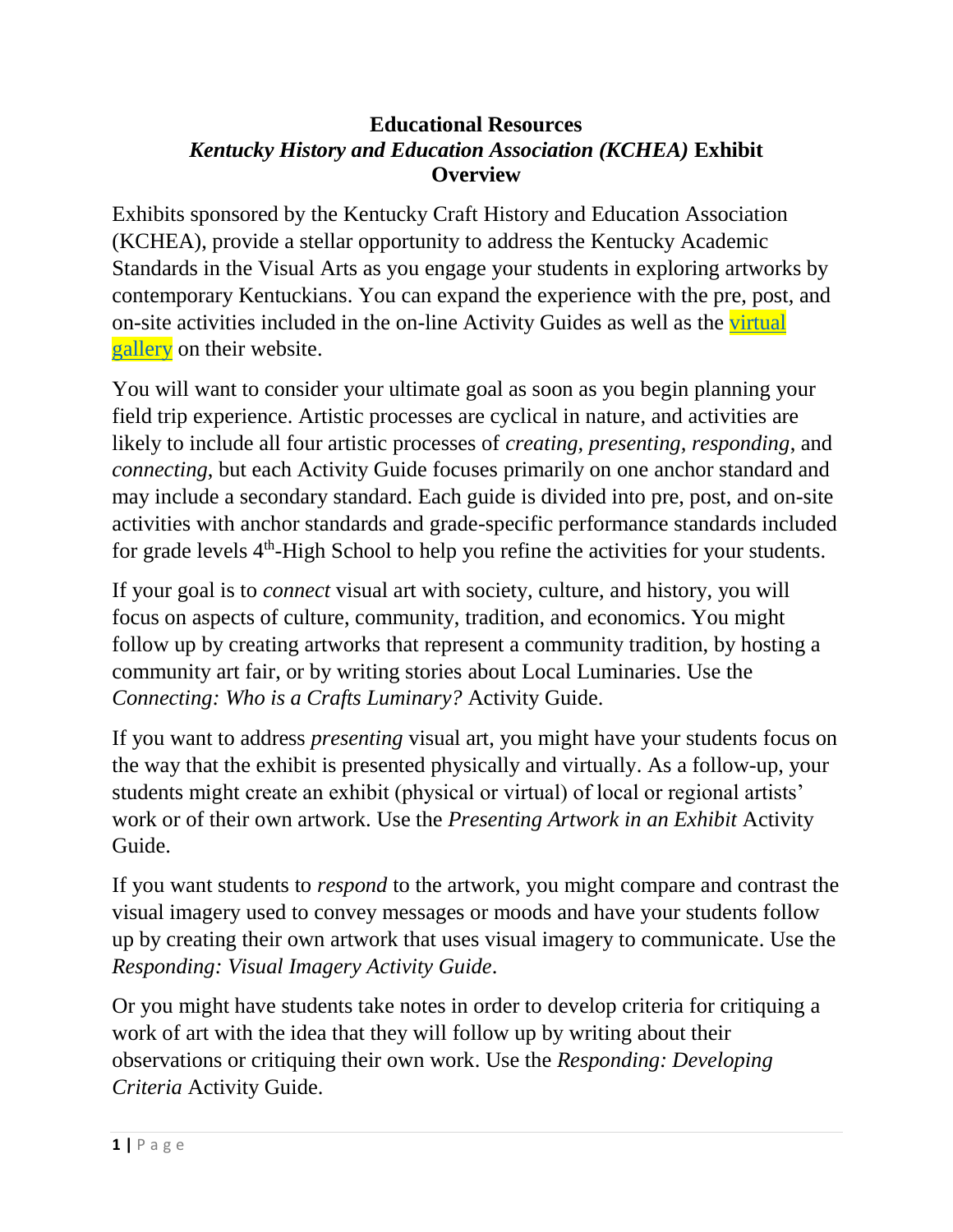You might want to use the field trip as a springboard to *creating* art in a specific medium, in which case you might want to focus on the woodwork, fiber arts, ceramics, or other media artworks in the exhibit. Use the *Inspiration and Creativity* Activity Guide.

If you want to make a link to literacy, you might have students read several of the essays on *Crafts Media*.

Each of the four artistic processes and eleven anchor standards are associated with enduring understandings and essential questions that transcend grade levels and might help you select the approach you want to take with your students.

# **Visual Arts/Creating**

#### **#VA:Cr1.1**

**Process Component:** Investigate, Plan, Make

**Anchor Standard:** Generate and conceptualize artistic ideas and work. **Enduring Understanding:** Creativity and innovative thinking are essential life skills that can be developed.

**Essential Question:** What conditions, attitudes, and behaviors support creativity and innovative thinking? What factors prevent or encourage people to take creative risks? How does collaboration expand the creative process?

# **#VA:Cr1.2**

**Process Component:** Investigate, Plan, Make

**Anchor Standard:** Generate and conceptualize artistic ideas and work. **Enduring Understanding:** Artists and designers shape artistic

investigations, following or breaking with traditions in pursuit of creative artmaking goals.

**Essential Question:** How does knowing the contexts histories, & traditions of art forms help us create works of art & design? Why do artists follow or break from established traditions? How do artists determine what resources are needed to formulate artistic investigations.

# **#VA:Cr2.1**

**Process Component:** Investigate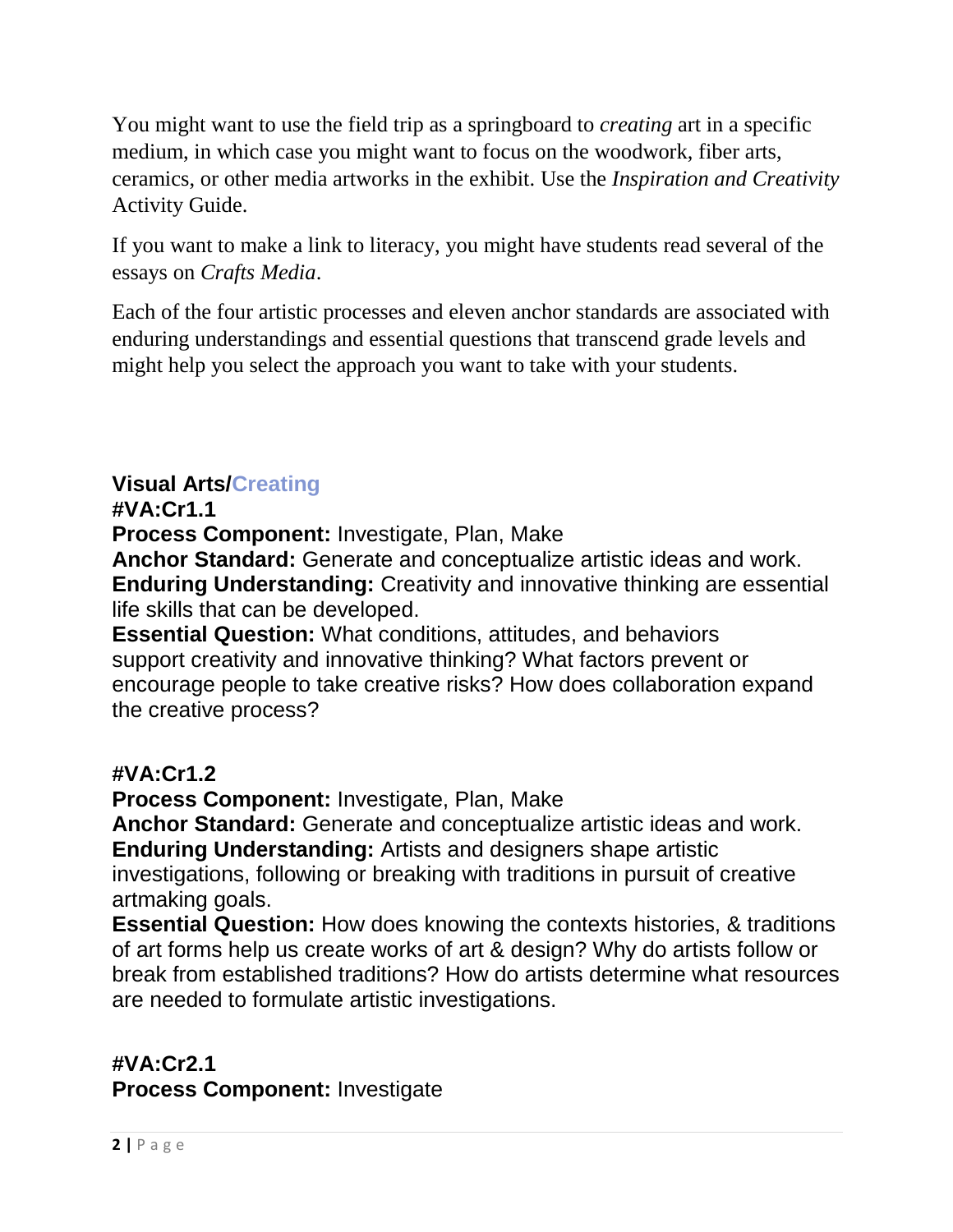**Anchor Standard:** Organize and develop artistic ideas and work. **Enduring Understanding:** Artists and designers experiment with forms, structures, materials, concepts, media, and art-making approaches. **Essential Question:** How do artists work? How do artists and designers determine whether a particular direction in their work is effective? How do artists and designers learn from trial and error?

# **#VA:Cr2.2**

## **Process Component:** Investigate

**Anchor Standard:** Organize and develop artistic ideas and work. **Enduring Understanding:** Artists and designers balance experimentation and safety, freedom and responsibility while developing and creating artworks.

**Essential Question:** How do artists and designers care for & maintain materials, tools, & equipment? Why is it important for safety & health to understand & follow correct procedures in handling materials & tools? What responsibilities come with the freedom to create?

### **#VA:Cr2.3**

**Process Component:** Investigate

**Anchor Standard:** Organize and develop artistic ideas and work.

**Enduring Understanding:** People create and interact with objects, places, and design that define, shape, enhance, and empower their lives.

**Essential Question:** How do objects, places, and design shape lives and communities? How do artists and designers determine goals for designing or redesigning objects, places, or systems? How do artists and designers create works of art or design that effectively communicate?

# **#VA:Cr3.1**

**Process Component:** Reflect, Refine, Continue

**Anchor Standard:** Refine and complete artistic work.

**Enduring Understanding:** Artist and designers develop excellence through practice and constructive critique, reflecting on, revising, and refining work over time.

**Essential Question:** What role does persistence play in revising, refining, and developing work? How do artists grow and become accomplished in art forms? How does collaboratively reflecting on a work help us experience it more completely?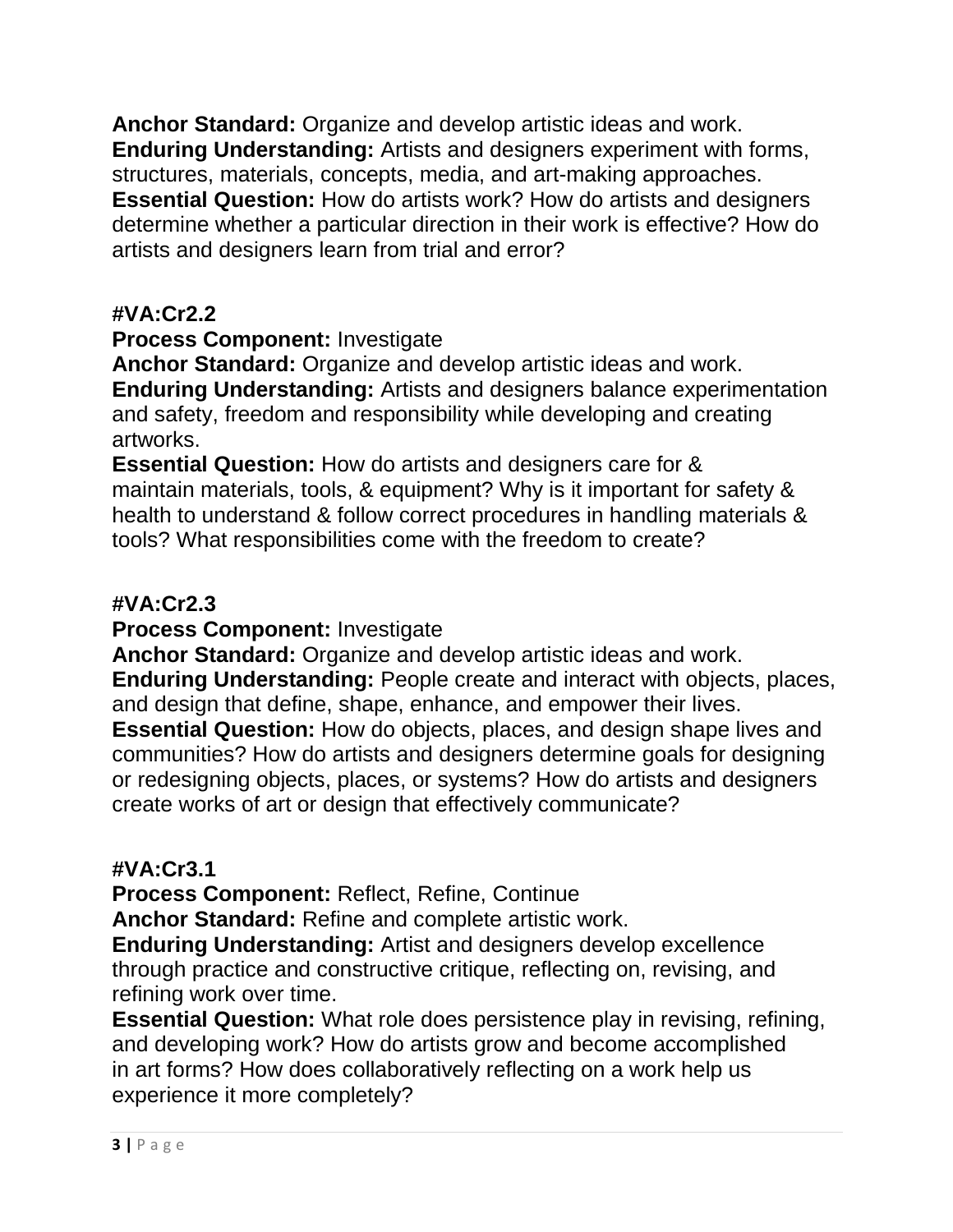## **Visual Arts/Presenting**

**#VA:Pr.4.1**

**Process Component:** Relate

**Anchor Standard:** Select, analyze and interpret artistic work for presentation.

**Enduring Understanding:** Artists and other presenters consider various techniques, methods, venues, and criteria when analyzing, selecting, and curating objects artifacts, and artworks for preservation and presentation.

**Essential Question:** How are artworks cared for and by whom? What criteria, methods, and processes are used to select work for preservation or presentation? Why do people value objects, artifacts, and artworks, and select them for presentation?

### **#VA:Pr5.1**

**Process Component:** Select

**Anchor Standard:** Develop and refine artistic techniques and work for presentation.

**Enduring Understanding:** Artists, curators and others consider a variety of factors and methods including evolving technologies when preparing and refining artwork for display and or when deciding if and how to preserve and protect it.

**Essential Question:** What methods and processes are considered when preparing artwork for presentation or preservation? How does refining artwork affect its meaning to the viewer? What criteria are considered when selecting work for presentation, a portfolio, or a collection?

### **#VA:Pr6.1**

**Process Component:** Analyze

**Anchor Standard:** Convey meaning through the presentation of artistic work.

**Enduring Understanding:** Objects, artifacts, and artworks collected, preserved, or presented either by artists, museums, or other venues communicate meaning and a record of social, cultural, and political experiences resulting in the cultivating of appreciation and understanding. **Essential Question:** What is an art museum? How does the presenting & sharing of objects, artifacts, & artworks influence & shape ideas, beliefs, &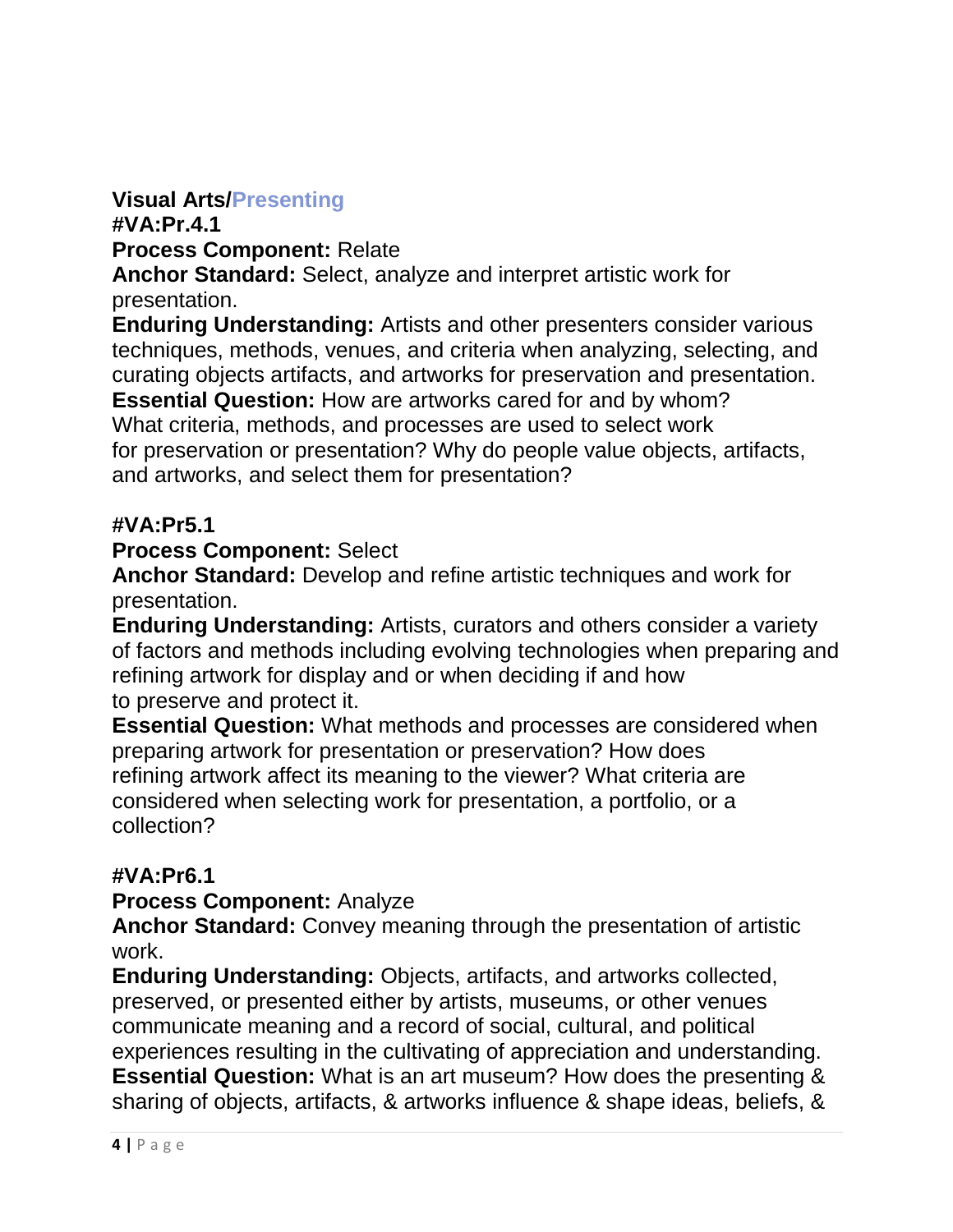experiences? How do objects, artifacts, & artworks collected, preserved, or presented, cultivate appreciation & understanding?

# **Visual Arts/Responding**

#### **#VA:Re7.1**

**Process Component:** Share

**Anchor Standard:** Perceive and analyze artistic work.

**Enduring Understanding:** Individual aesthetic and empathetic awareness developed through engagement with art can lead to understanding and appreciation of self, others, the natural world, and constructed environments.

**Essential Question:** How do life experiences influence the way you relate to art? How does learning about art impact how we perceive the world? What can we learn from our responses to art?

### **#VA:Re7.2**

**Process Component:** Perceive

**Anchor Standard:** Perceive and analyze artistic work.

**Enduring Understanding:** Visual imagery influences understanding of and responses to the world.

**Essential Question:** What is an image? Where and how do we encounter images in our world? How do images influence our views of the world?

#### **#VA:Re8.1**

**Process Component:** Perceive

**Anchor Standard:** Interpret intent and meaning in artistic work.

**Enduring Understanding:** People gain insights into meanings of artworks by engaging in the process of art criticism.

**Essential Question:** What is the value of engaging in the process of art criticism? How can the viewer "read" a work of art as text? How does knowing and using visual art vocabularies help us understand and interpret works of art?

#### **#VA:Re9.1**

**Process Component:** Analyze

**Anchor Standard:** Apply criteria to evaluate artistic work.

**Enduring Understanding:** People evaluate art based on various criteria.